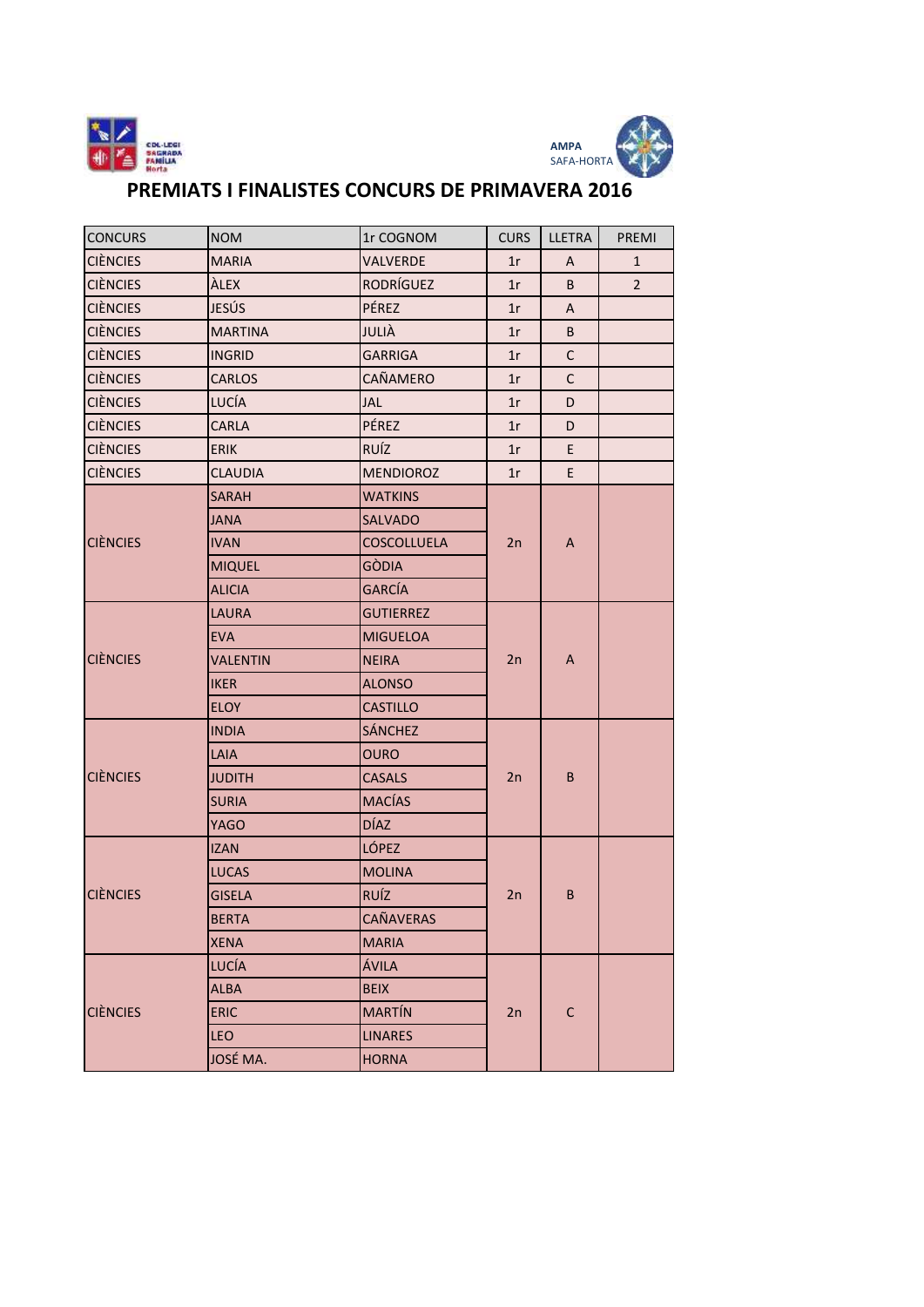|                 | <b>IZAN</b>     | PÉREZ              |    |              |                |
|-----------------|-----------------|--------------------|----|--------------|----------------|
| <b>CIÈNCIES</b> | <b>MARTINA</b>  | <b>ESPEJO</b>      |    | $\mathsf{C}$ |                |
|                 | <b>MAE</b>      | <b>COMAS</b>       | 2n |              |                |
|                 | <b>SOFIA</b>    | <b>MARTÍNEZ</b>    |    |              |                |
|                 | <b>CAMILLA</b>  | <b>JHONSSOM</b>    |    |              |                |
| <b>CIÈNCIES</b> | <b>DAGNA</b>    | ARCE               |    | D            |                |
|                 | <b>TERESA</b>   | <b>BENITO</b>      |    |              |                |
|                 | <b>SHEILA</b>   | <b>CAMACHO</b>     | 2n |              |                |
|                 | <b>ORIOL</b>    | <b>CARRILLO</b>    |    |              |                |
|                 | <b>AITANA</b>   | <b>ECHEVARRÍA</b>  |    |              |                |
|                 | <b>UNAI</b>     | <b>PASCUAL</b>     |    |              |                |
|                 | LAIA            | <b>MURILLO</b>     |    |              |                |
| <b>CIÈNCIES</b> | <b>DAVID</b>    | <b>MAYRAL</b>      | 2n | D            |                |
|                 | <b>JONA</b>     | <b>PETRUS</b>      |    |              |                |
|                 | LAIA            | <b>MORENO</b>      |    |              |                |
|                 | <b>ANA</b>      | SANTANA            |    |              |                |
|                 | <b>ALBA</b>     | COBO               |    | E            |                |
| <b>CIÈNCIES</b> | <b>IAN</b>      | <b>TRIANA</b>      | 2n |              | $\mathbf{1}$   |
|                 | <b>ROGER</b>    | <b>ACASUSO</b>     |    |              |                |
|                 | <b>ARIADNA</b>  | <b>MARÍN</b>       |    | E            |                |
| <b>CIÈNCIES</b> | <b>XANA</b>     | <b>PEINADO</b>     |    |              |                |
|                 | <b>GERARD</b>   | <b>COLLADO</b>     | 2n |              | $\overline{2}$ |
|                 | JÚLIA           | <b>VENTURA</b>     |    |              |                |
|                 | <b>JUDITH</b>   | GARCIA             |    |              |                |
|                 | <b>JANA</b>     | <b>BELMONTE</b>    |    | A            |                |
| <b>CIÈNCIES</b> | <b>JANA</b>     | <b>URBANO</b>      | 3r |              |                |
|                 | <b>MAR</b>      | GUILLÉN            |    |              |                |
|                 | <b>JAVIER</b>   | CANO               |    | A            |                |
| <b>CIÈNCIES</b> | <b>MARTÍ</b>    | <b>BOADA</b>       | 3r |              |                |
|                 | <b>MARIO</b>    | <b>MANGAS</b>      |    |              |                |
|                 | <b>MAX</b>      | <b>RODRIGO</b>     |    |              |                |
|                 | <b>SASHA</b>    | <b>FLOROPOULOS</b> |    |              |                |
| <b>CIÈNCIES</b> | <b>ERIC</b>     | <b>SÁNCHEZ</b>     | 3r | B            | $\overline{2}$ |
|                 | <b>POL</b>      | ÁLVAREZ            |    |              |                |
|                 | <b>LORENA</b>   | <b>ROMERO</b>      |    |              |                |
| <b>CIÈNCIES</b> | <b>SONIA</b>    | <b>SAEZ</b>        | 3r | B            |                |
|                 | <b>OSCAR</b>    | <b>SALVANS</b>     |    |              |                |
|                 | <b>GERARD</b>   | <b>RODRÍGUEZ</b>   |    |              |                |
| <b>CIÈNCIES</b> | ÁLVARO          | JIMÉNEZ            | 3r | $\mathsf{C}$ |                |
|                 | <b>SANTIAGO</b> | FERNÁNDEZ          |    |              |                |
|                 | <b>IZAN</b>     | ORTIZ              |    |              |                |
| <b>CIÈNCIES</b> | ÀXEL            | <b>MARCOS</b>      | 3r | D            | $\mathbf 1$    |
|                 | <b>MARTÍ</b>    | <b>PINA</b>        |    |              |                |
|                 | <b>MARTINA</b>  | <b>GARCÍA</b>      |    |              |                |
| <b>CIÈNCIES</b> | <b>MARÍA</b>    | <b>REDONDO</b>     | 3r | D            |                |
| <b>CIÈNCIES</b> | LAIA            | <b>PADULLÉS</b>    | 3r | E.           |                |
|                 |                 |                    |    |              |                |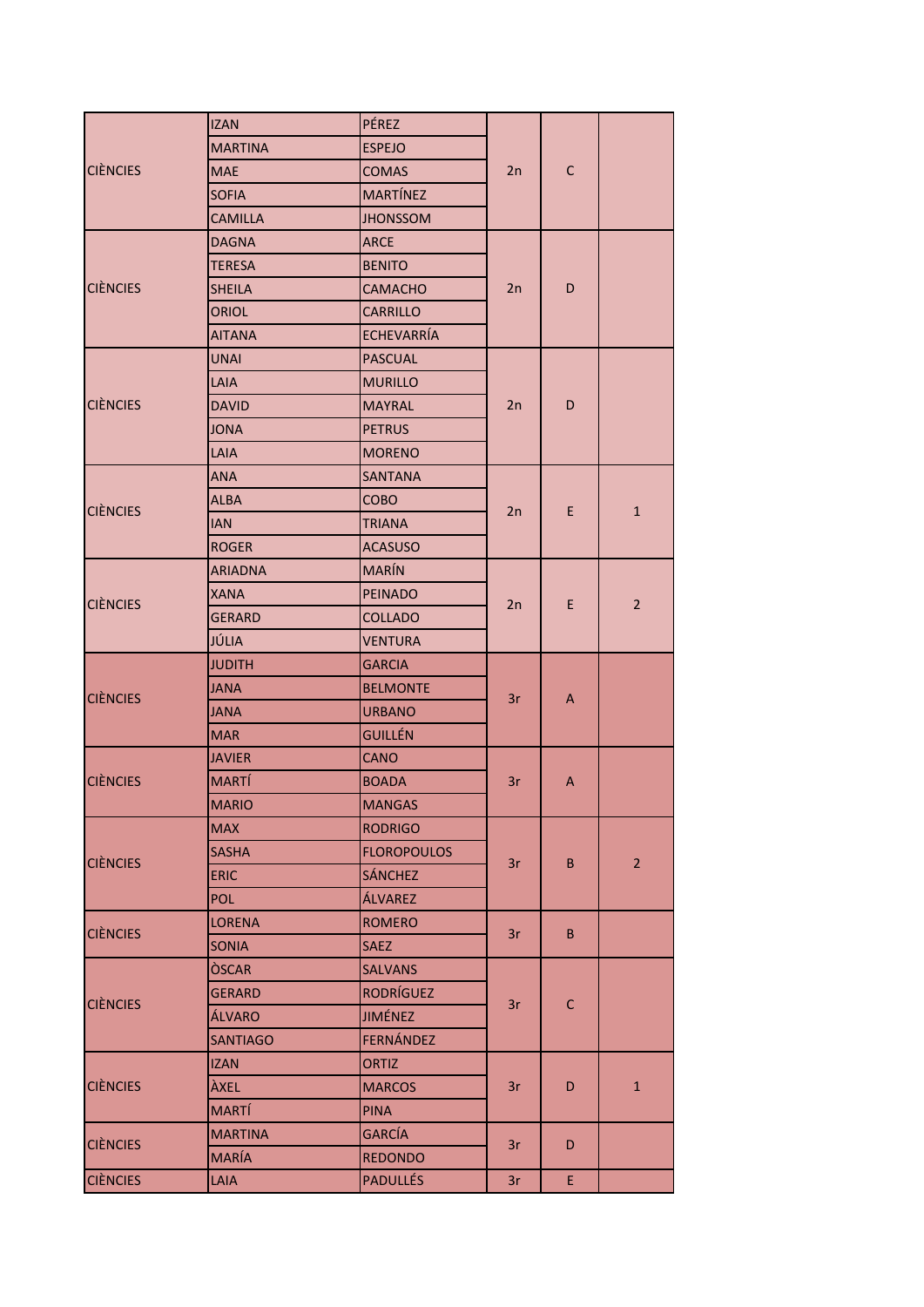| <b>CIÈNCIES</b> | <b>CLAUDIA</b>  | <b>GÓMEZ</b>     | 3r | E           |                |
|-----------------|-----------------|------------------|----|-------------|----------------|
|                 | <b>MARÍA</b>    | <b>ROMÁN</b>     |    |             |                |
| <b>CIÈNCIES</b> | <b>ALEIX</b>    | <b>LÓPEZ</b>     | 3r | E.          |                |
|                 | <b>IKER</b>     | <b>MARTÍN</b>    |    |             |                |
| <b>CIÈNCIES</b> | <b>XAVI</b>     | <b>GAUSACHS</b>  | 4t | A           | $\mathbf{1}$   |
| <b>CIÈNCIES</b> | <b>JUDITH</b>   | <b>MENDIOROZ</b> |    | A           |                |
|                 | <b>JESÚS</b>    | LÓPEZ            | 4t |             |                |
|                 | <b>DANIELA</b>  | YAÑEZ            |    |             |                |
| <b>CIÈNCIES</b> | <b>FRANCESC</b> | <b>SÁNCHEZ</b>   | 4t | A           | $\overline{2}$ |
|                 | <b>GEORGINA</b> | <b>ALTES</b>     |    |             |                |
| <b>CIÈNCIES</b> | <b>ERIC</b>     | <b>CASTELLS</b>  | 4t | B           |                |
|                 | <b>MARIA</b>    | <b>MAYRAL</b>    |    |             |                |
| <b>CIÈNCIES</b> | <b>MARK</b>     | FERNÁNDEZ        |    | B           |                |
|                 | <b>JAN</b>      | TARRÉ            | 4t |             |                |
|                 | <b>LAURA</b>    | <b>PERERA</b>    |    |             |                |
|                 | <b>DANIEL</b>   | CAÑAMERO         |    |             |                |
|                 | <b>CARLA</b>    | <b>PICAZO</b>    |    | $\mathsf C$ |                |
| <b>CIÈNCIES</b> | <b>MARÍA</b>    | <b>BARQUIN</b>   | 4t |             |                |
|                 | <b>ARNAU</b>    | <b>PICAS</b>     |    |             |                |
|                 | <b>MIQUEL</b>   | <b>MESTRES</b>   |    |             |                |
|                 | <b>BET</b>      | <b>GÒDIA</b>     |    | $\mathsf C$ |                |
| <b>CIÈNCIES</b> | <b>HUGO</b>     | JAL              | 4t |             |                |
|                 | <b>UNAI</b>     | <b>RODRÍGUEZ</b> |    |             |                |
|                 | <b>ELSA</b>     | <b>BARRANCO</b>  |    |             |                |
| <b>CIÈNCIES</b> | YANIRA          | <b>GABRIEL</b>   | 4t | D           |                |
|                 | <b>CRISTIAN</b> | <b>LOUREIRO</b>  |    |             |                |
|                 | <b>BIEL</b>     | <b>ROSALES</b>   |    |             |                |
|                 | ANDREU          | <b>NIN</b>       |    |             |                |
| <b>CIÈNCIES</b> | <b>GABRIEL</b>  | <b>HERRÁEZ</b>   | 4t | D           |                |
|                 | <b>AINHOA</b>   | <b>SEGURA</b>    |    |             |                |
|                 | <b>SERGI</b>    | <b>CABALLER</b>  |    |             |                |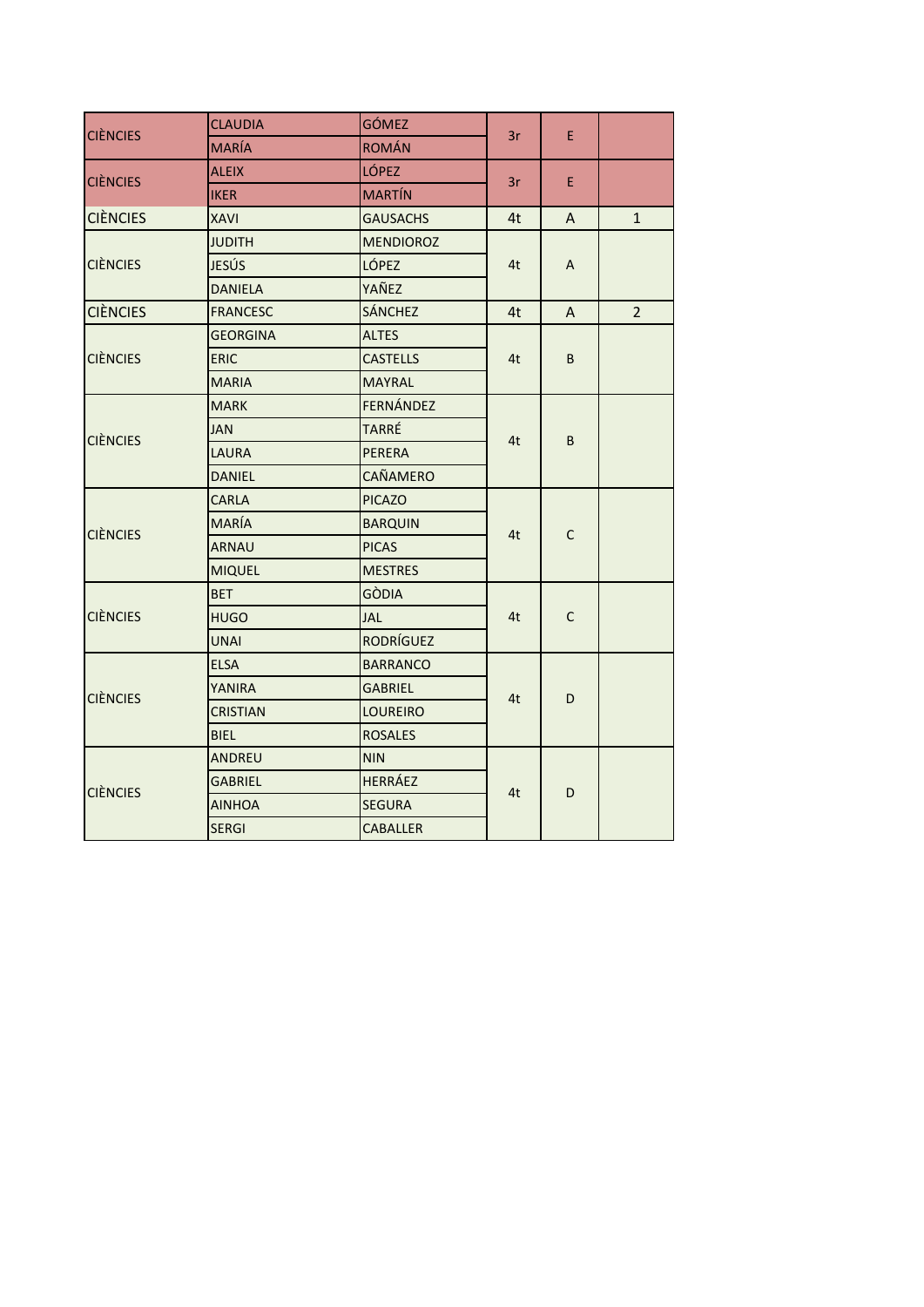|                 | <b>ELSA</b>       | <b>GARCÍA</b>    |    |              |                |
|-----------------|-------------------|------------------|----|--------------|----------------|
| <b>CIÈNCIES</b> | <b>LUCÍA</b>      | <b>MÁRMOL</b>    |    | E            |                |
|                 | <b>DANIEL</b>     | <b>MUÑOZ</b>     | 4t |              |                |
|                 | ÉRIC              | <b>MARTÍNEZ</b>  |    |              |                |
| <b>CIÈNCIES</b> | <b>NAIARA</b>     | <b>MOLINA</b>    |    |              |                |
|                 | <b>XAVIER</b>     | <b>OLOMÍ</b>     | 4t | E            |                |
|                 | <b>IVÁN</b>       | SANDOVAL         |    |              |                |
| <b>CIÈNCIES</b> | <b>PAULA</b>      | <b>QUESADA</b>   | 5è | A            |                |
| <b>CIÈNCIES</b> | <b>JOAQUIN</b>    | <b>OJEDA</b>     | 5è | A            |                |
| <b>CIÈNCIES</b> | <b>GLORIA</b>     | <b>FONT</b>      | 5è | B            |                |
| <b>CIÈNCIES</b> | <b>VALERIA</b>    | <b>FAJARDO</b>   | 5è | B            |                |
| <b>CIÈNCIES</b> | <b>RUT</b>        | <b>LUCENA</b>    | 5è | C            |                |
| <b>CIÈNCIES</b> | <b>LUCÍA</b>      | <b>JORDÁN</b>    | 5è | $\mathsf{C}$ |                |
| <b>CIÈNCIES</b> | <b>JUDITH</b>     | <b>MAS</b>       | 5è | D            |                |
| <b>CIÈNCIES</b> | LAIA              | <b>CASALS</b>    | 5è | D            |                |
| <b>CIÈNCIES</b> | <b>XAVI</b>       | <b>GONZÁLEZ</b>  | 5è | E            | $\mathbf{1}$   |
| <b>CIÈNCIES</b> | JESÚS             | PEÑARANDA        | 5è | E            | $\overline{2}$ |
|                 | <b>ANDREA</b>     | <b>CRESPO</b>    |    |              |                |
|                 | <b>CRISTINA</b>   | <b>VILA</b>      |    | A            |                |
| <b>CIÈNCIES</b> | <b>SERGI</b>      | <b>GALERA</b>    | 6è |              |                |
|                 | <b>DANI</b>       | <b>CUBAS</b>     |    |              |                |
|                 | <b>CONI</b>       | FERNÁNDEZ        |    | A            |                |
| <b>CIÈNCIES</b> | <b>NICO</b>       | <b>HERMIDA</b>   | 6è |              |                |
|                 | <b>MIREIA</b>     | <b>ARIET</b>     |    |              |                |
|                 | <b>ADRIANA</b>    | <b>CRESPO</b>    |    | B            |                |
| <b>CIÈNCIES</b> | <b>ISAK</b>       | <b>ALCAINA</b>   | 6è |              |                |
|                 | <b>AINA</b>       | <b>CORRALES</b>  |    |              |                |
|                 | <b>CLARA</b>      | GÓMEZ            |    | B            |                |
| <b>CIÈNCIES</b> | <b>MARTÍ</b>      | <b>GIMÉNEZ</b>   | 6è |              |                |
|                 | <b>LYDIA</b>      | <b>MARTÍNEZ</b>  |    |              |                |
|                 | <b>POL</b>        | <b>RODRIGUEZ</b> |    |              |                |
| <b>CIÈNCIES</b> | <b>BERNAT</b>     | <b>GARCIA</b>    | 6è |              |                |
|                 | <b>CRISTINA</b>   | <b>MIKHAIL</b>   |    | $\mathsf{C}$ |                |
|                 | LAIA              | <b>SANZ</b>      |    |              |                |
|                 | <b>ANNA</b>       | <b>MONTILLA</b>  |    |              |                |
| <b>CIÈNCIES</b> | LUCÍA             | <b>MORENO</b>    | 6è | $\mathsf{C}$ |                |
|                 | <b>SANDRA</b>     | <b>GUAL</b>      |    |              |                |
|                 | <b>MARC</b>       | <b>RUIZ</b>      |    |              |                |
| <b>CIÈNCIES</b> | <b>MARIA YING</b> | <b>JIMÉNEZ</b>   | 6è | D            |                |
|                 | <b>DAVID</b>      | <b>SIERRA</b>    |    |              |                |
|                 | <b>GEMMA</b>      | <b>JIMÉNEZ</b>   |    |              |                |
|                 | <b>SOFIA</b>      | <b>NIN</b>       |    |              |                |
| <b>CIÈNCIES</b> | <b>MIREIA</b>     | <b>GARCÍA</b>    | 6è | D            |                |
|                 | <b>PEDRO</b>      | <b>APARICIO</b>  |    |              |                |
|                 | <b>KEVIN</b>      | HERRERA          |    |              |                |
|                 | LAIA              | <b>ALBA</b>      |    |              |                |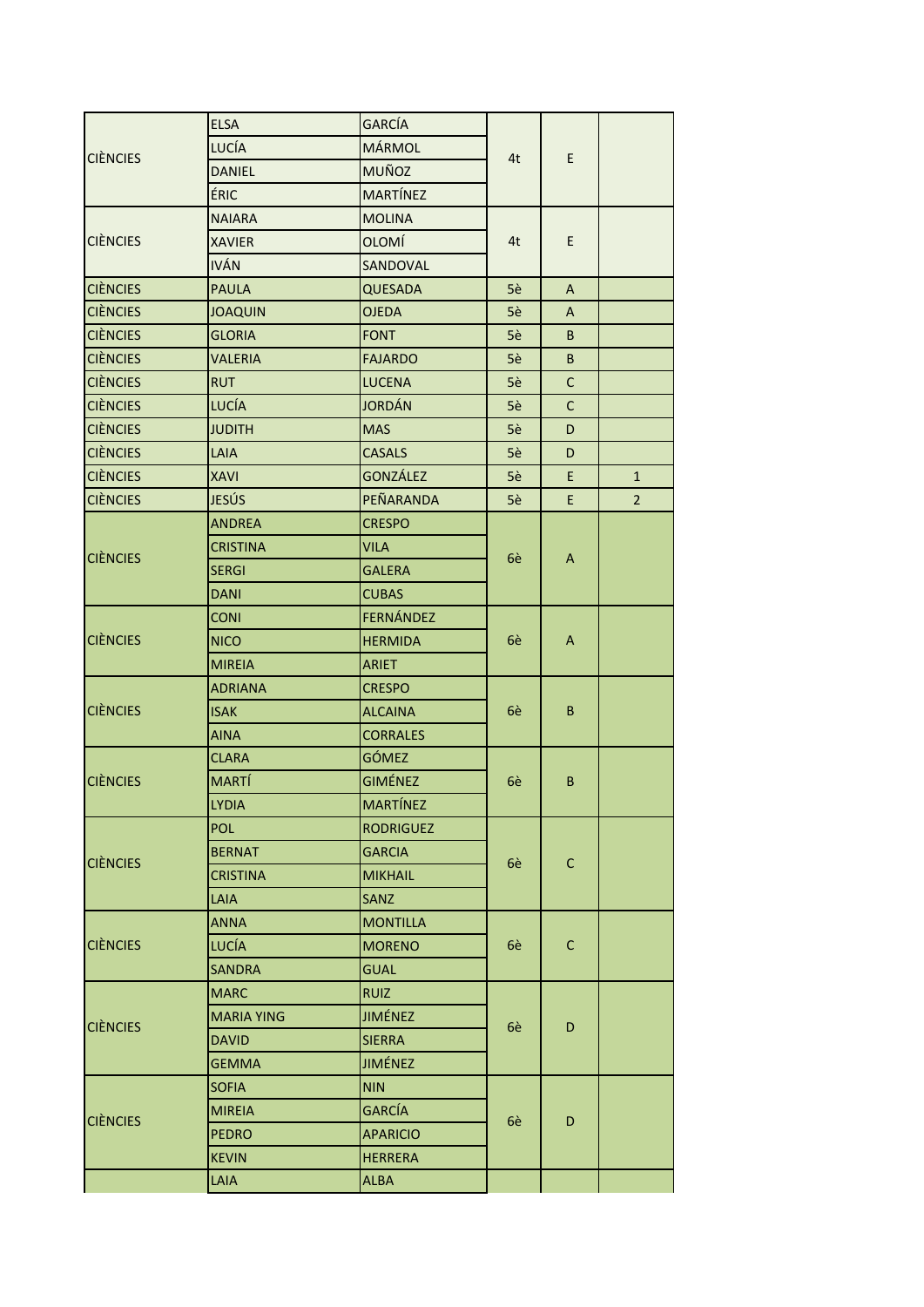| <b>CIÈNCIES</b> | <b>NEREA</b>   | SANGÜESA         | 6è | E              | $\mathbf{1}$   |
|-----------------|----------------|------------------|----|----------------|----------------|
|                 | <b>PAULA</b>   | <b>GÁZQUEZ</b>   |    |                |                |
|                 | <b>DIEGO</b>   | <b>RUIZ</b>      |    |                |                |
| <b>CIÈNCIES</b> | <b>ANNA</b>    | <b>NONELL</b>    | 6è | E              | $\overline{2}$ |
|                 | LAIA           | <b>BERJILLOS</b> |    |                |                |
| <b>LLETRES</b>  | <b>ALEIX</b>   | FERNÁNDEZ        | 1r | $\overline{A}$ |                |
| <b>LLETRES</b>  | <b>EMMA</b>    | <b>PIQUER</b>    | 1r | $\mathsf{A}$   |                |
| <b>LLETRES</b>  | <b>AMÉRICA</b> | <b>OBANDO</b>    | 1r | B              |                |
| <b>LLETRES</b>  | ADRIÀ          | CAÑAS            | 1r | B              |                |
| <b>LLETRES</b>  | <b>ARNAU</b>   | <b>PARDO</b>     | 1r | $\mathsf{C}$   |                |
| <b>LLETRES</b>  | <b>MIGUEL</b>  | GALÁN            | 1r | C              |                |
| <b>LLETRES</b>  | <b>MÒNICA</b>  | FERNÁNDEZ        | 1r | D              |                |
| <b>LLETRES</b>  | LEIRE          | <b>MARTÍN</b>    | 1r | D              | $\overline{2}$ |
| <b>LLETRES</b>  | <b>CLAUDIA</b> | <b>MENDIOROZ</b> | 1r | E              | $\mathbf{1}$   |
| <b>LLETRES</b>  | <b>ROCIO</b>   | <b>MARCO</b>     | 1r | E              |                |
| <b>LLETRES</b>  | <b>JAN</b>     | <b>ROIJALS</b>   | 2n | $\overline{A}$ |                |
| <b>LLETRES</b>  | <b>LUCAS</b>   | <b>CORREA</b>    | 2n | A              |                |
| <b>LLETRES</b>  | <b>IZAN</b>    | <b>LÒPEZ</b>     | 2n | B              |                |
| <b>LLETRES</b>  | LUCÍA          | <b>RODRIGUEZ</b> | 2n | B              |                |
| <b>LLETRES</b>  | <b>MARTINA</b> | <b>ESPEJO</b>    | 2n | C              | $\mathbf{1}$   |
| <b>LLETRES</b>  | <b>NORA</b>    | <b>MONFORT</b>   | 2n | $\mathsf C$    |                |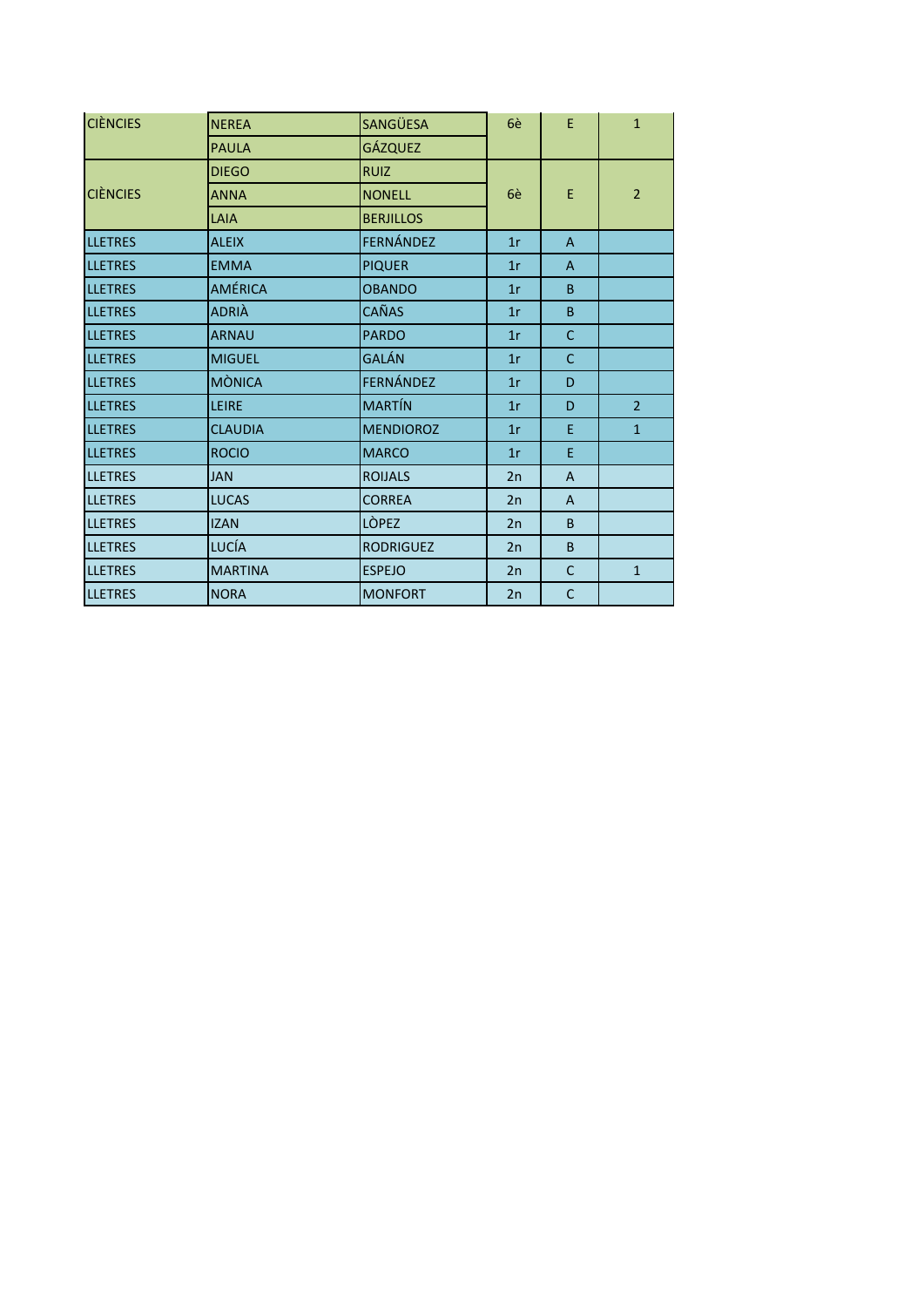| <b>LLETRES</b>  | <b>CLARA</b>    | <b>JIMÉNEZ</b>  | 2n | D            | 2              |
|-----------------|-----------------|-----------------|----|--------------|----------------|
| <b>LLETRES</b>  | <b>MARC</b>     | <b>LOUREIRO</b> | 2n | D            |                |
| <b>LLETRES</b>  | <b>ALBA</b>     | COBO            | 2n | E            |                |
| <b>LLETRES</b>  | <b>GERARD</b>   | <b>COLLADO</b>  | 2n | E            |                |
| <b>LLETRES</b>  | <b>ARIADNA</b>  | PECO            | 3r | Α            |                |
| <b>LLETRES</b>  | <b>GUILLEM</b>  | CANALS          | 3r | A            |                |
| <b>LLETRES</b>  | <b>MARINA</b>   | <b>MARCET</b>   | 3r | B            | $\overline{2}$ |
| <b>LLETRES</b>  | <b>PAULA</b>    | OLIVA           | 3r | B            |                |
| <b>LLETRES</b>  | <b>DESIRÉE</b>  | <b>CARRILLO</b> | 3r | $\mathsf{C}$ |                |
| <b>ILLETRES</b> | <b>OSCAR</b>    | <b>SALVANS</b>  | 3r | $\mathsf{C}$ |                |
| <b>LLETRES</b>  | <b>NICOLÁS</b>  | <b>APARICIO</b> | 3r | D            |                |
| <b>LLETRES</b>  | <b>ARNAU</b>    | <b>COT</b>      | 3r | D            |                |
| <b>LLETRES</b>  | <b>NAIRA</b>    | CANTILLO        | 3r | E            | $\mathbf{1}$   |
| <b>LLETRES</b>  | ÁLEX            | <b>RUIZ</b>     | 3r | E.           |                |
| <b>LLETRES</b>  | <b>XAVI</b>     | <b>GAUSACHS</b> | 4t | A            | $\mathbf{1}$   |
| <b>LLETRES</b>  | <b>NEREA</b>    | <b>HERAS</b>    | 4t | A            | $\overline{2}$ |
| <b>LLETRES</b>  | <b>CARLA</b>    | <b>SALAS</b>    | 4t | B            |                |
| <b>LLETRES</b>  | VEGA            | <b>CABELLO</b>  | 4t | B            |                |
| <b>LLETRES</b>  | <b>ARIADNA</b>  | <b>VILAU</b>    | 4t | C            |                |
| <b>LLETRES</b>  | <b>NOA</b>      | <b>LEÓN</b>     | 4t | C            |                |
| <b>LLETRES</b>  | <b>CRISTIAN</b> | <b>LOUREIRO</b> | 4t | D            |                |
| <b>LLETRES</b>  | <b>BERTA</b>    | <b>MARQUINA</b> | 4t | D            |                |
| <b>LLETRES</b>  | <b>MARINA</b>   | <b>CELMA</b>    | 4t | E            |                |
| <b>LLETRES</b>  | <b>ELSA</b>     | <b>GARCÍA</b>   | 4t | E            |                |
|                 |                 |                 |    |              |                |
| <b>LLETRES</b>  | <b>EDURNE</b>   | <b>SANTANA</b>  | 5è | A            | $\mathbf{1}$   |
| <b>LLETRES</b>  | LAIA            | <b>FUENTES</b>  | 5è | A            | $\overline{2}$ |
| <b>LLETRES</b>  | <b>DAVID</b>    | <b>ALONSO</b>   | 5è | B.           |                |
| <b>LLETRES</b>  | <b>MARC</b>     | <b>CABALLÉ</b>  | 5è | B            |                |
| <b>LLETRES</b>  | <b>NURIA</b>    | <b>BOSCH</b>    | 5è | $\mathsf{C}$ |                |
| <b>LLETRES</b>  | <b>MARC</b>     | <b>ALONSO</b>   | 5è | C.           |                |
| <b>LLETRES</b>  | LARA            | <b>VIDAL</b>    | 5è | D            |                |
| <b>LLETRES</b>  | <b>IRINA</b>    | <b>MON</b>      | 5è | D            |                |
| <b>LLETRES</b>  | <b>ALBA</b>     | <b>SPITZ</b>    | 5è | E.           |                |
| <b>LLETRES</b>  | <b>NOA</b>      | <b>MATAS</b>    | 5è | E.           |                |
| <b>LLETRES</b>  | <b>ANDREA</b>   | <b>CRESPO</b>   | 6è | A            |                |
| <b>LLETRES</b>  | <b>ALEX</b>     | <b>BARRE</b>    | 6è | A            |                |
| <b>LLETRES</b>  | JÚLIA           | <b>DOMENE</b>   | 6è | A            |                |
| <b>LLETRES</b>  | <b>CARLA</b>    | <b>CABRERA</b>  | 6è | B            |                |
| <b>LLETRES</b>  | <b>ADRIANA</b>  | <b>CRESPO</b>   | 6è | B            |                |
| <b>LLETRES</b>  | <b>WEN LI</b>   | <b>DIAZ</b>     | 6è | B            |                |
| <b>LLETRES</b>  | <b>POL</b>      | <b>GRANDE</b>   | 6è | C            |                |
| <b>LLETRES</b>  | <b>JOANA</b>    | <b>ALCARAZ</b>  | 6è | $\mathsf{C}$ |                |
| <b>LLETRES</b>  | <b>LAURA</b>    | <b>POU</b>      | 6è | D            | $\mathbf{1}$   |
| <b>LLETRES</b>  | <b>MIREIA</b>   | <b>GARCÍA</b>   | 6è | D            | $\overline{2}$ |
| <b>LLETRES</b>  | ANA             | <b>NIZET</b>    | 6è | E.           |                |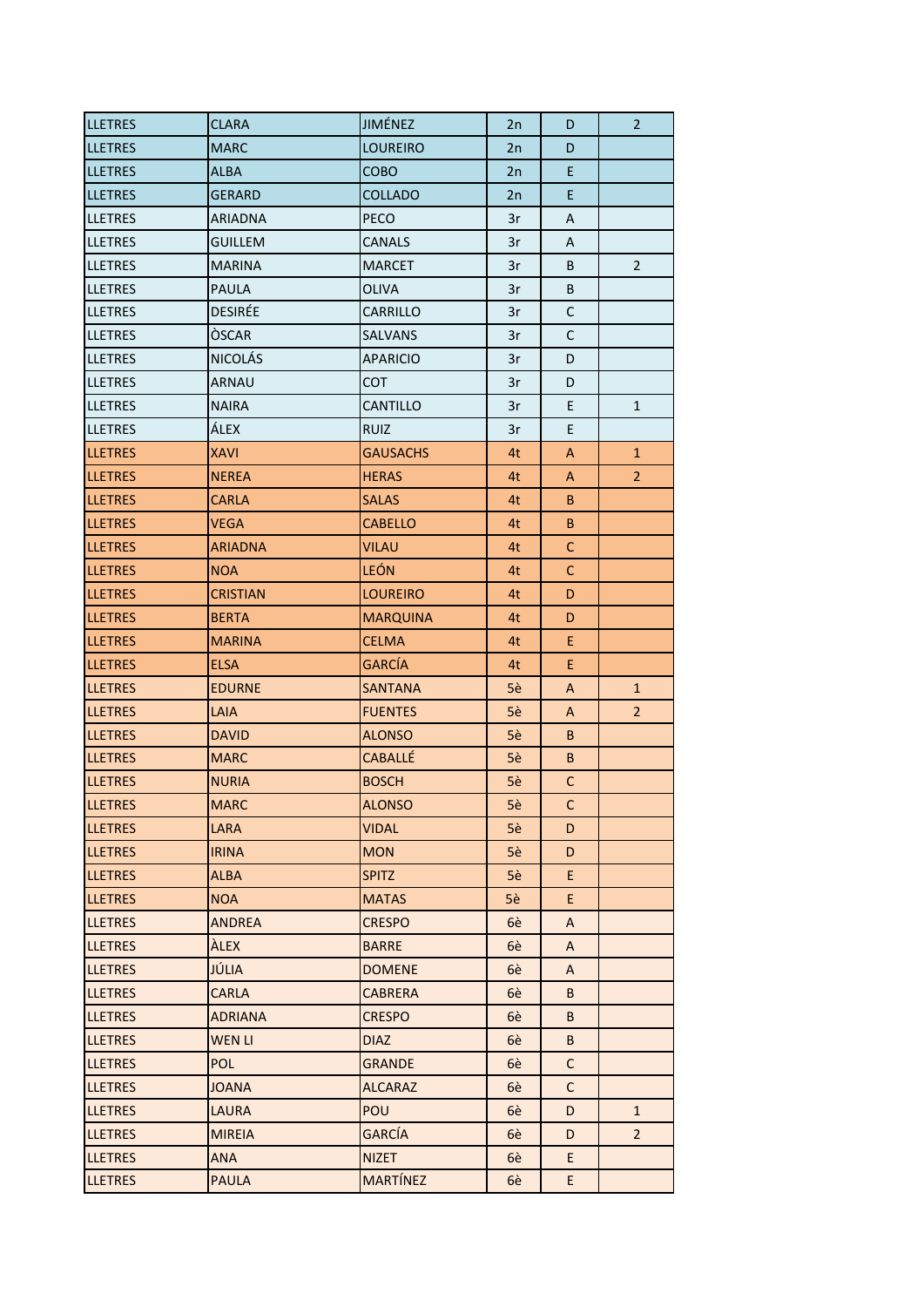| $   -$<br>--<br>LAIA<br>be<br>LLEIRES<br>◡<br>,,,,,,, |
|-------------------------------------------------------|
|-------------------------------------------------------|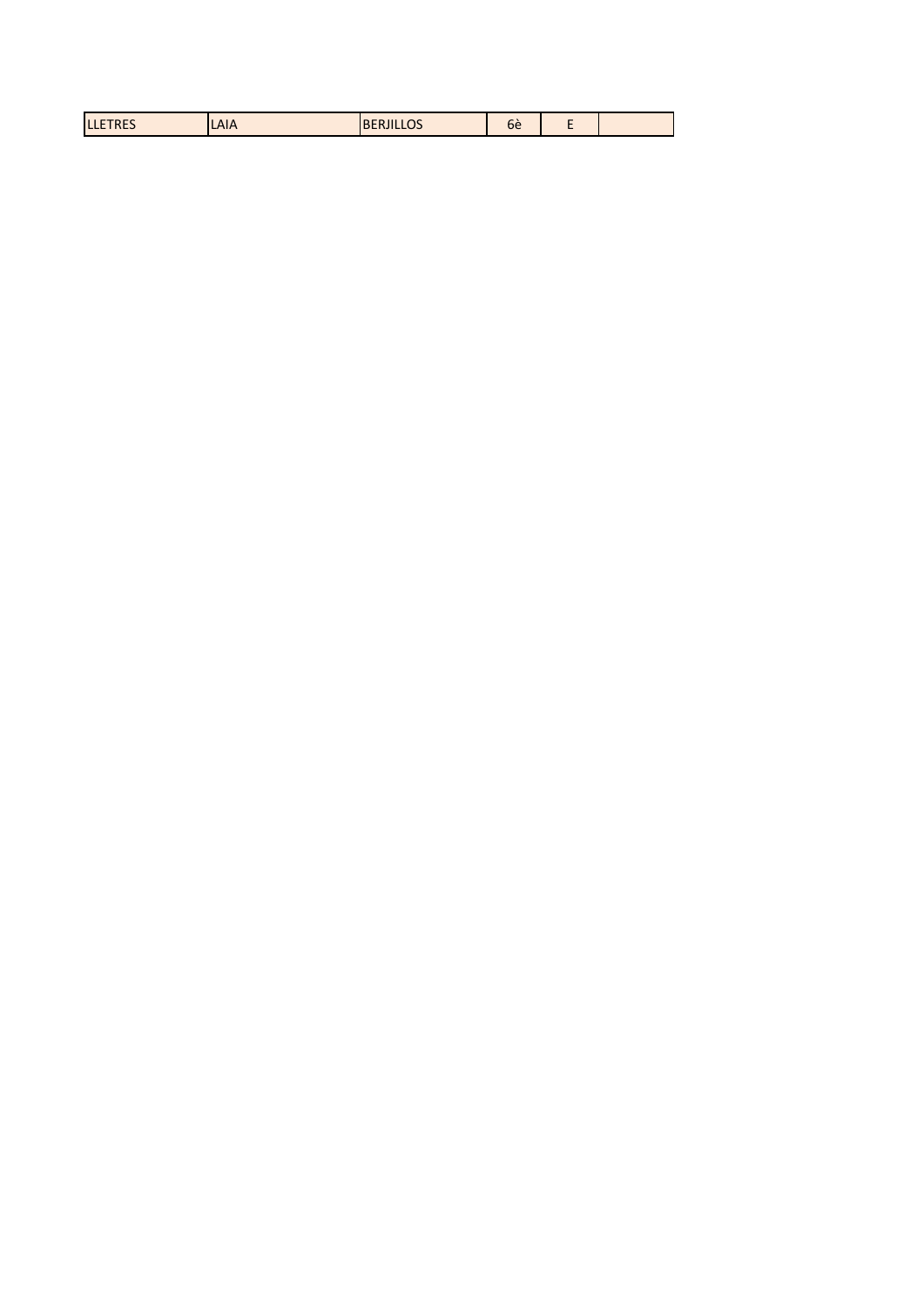| <b>CONCURS DIBUIX</b> | PAU            | <b>MIQUEL</b>      | P <sub>3</sub> | A            | $\mathbf{1}$ |
|-----------------------|----------------|--------------------|----------------|--------------|--------------|
| <b>CONCURS DIBUIX</b> | LAIA           | <b>SERRANO</b>     | P <sub>3</sub> | A            |              |
| <b>CONCURS DIBUIX</b> | <b>CHLOE</b>   | <b>NIETO</b>       | P <sub>3</sub> | A            |              |
| <b>CONCURS DIBUIX</b> | SARAI          | <b>FLORES</b>      | P <sub>3</sub> | A            |              |
| <b>CONCURS DIBUIX</b> | XAVI           | <b>TEIXIDÓ</b>     | P <sub>3</sub> | A            |              |
| <b>CONCURS DIBUIX</b> | <b>LUCIA</b>   | <b>MAIRAL</b>      | P <sub>3</sub> | B            | $\mathbf{1}$ |
| <b>CONCURS DIBUIX</b> | <b>ARIADNA</b> | <b>GARRIDO</b>     | P <sub>3</sub> | B            |              |
| <b>CONCURS DIBUIX</b> | <b>BERTA</b>   | <b>NONELL</b>      | P <sub>3</sub> | B            |              |
| <b>CONCURS DIBUIX</b> | <b>MARC</b>    | <b>BOSCH</b>       | P <sub>3</sub> | B            |              |
| <b>CONCURS DIBUIX</b> | <b>NOA</b>     | <b>PIQUER</b>      | P <sub>3</sub> | B            |              |
| <b>CONCURS DIBUIX</b> | <b>SANIA</b>   | <b>TEKCHANDANI</b> | P <sub>3</sub> | C            |              |
| <b>CONCURS DIBUIX</b> | LAIA           | сово               | P <sub>3</sub> | $\mathsf C$  | $\mathbf{1}$ |
| <b>CONCURS DIBUIX</b> | <b>ONA</b>     | <b>ROIJALS</b>     | P <sub>3</sub> | $\mathsf C$  |              |
| <b>CONCURS DIBUIX</b> | GAEL           | RAMÍREZ            | P <sub>3</sub> | $\mathsf{C}$ |              |
| <b>CONCURS DIBUIX</b> | <b>LUCIA</b>   | <b>RODRIGO</b>     | P <sub>3</sub> | C            |              |
| <b>CONCURS DIBUIX</b> | CLAUDIA        | <b>MORENO</b>      | P <sub>3</sub> | D            |              |
| <b>CONCURS DIBUIX</b> | <b>CARLA</b>   | VICENTE            | P <sub>3</sub> | D            |              |
| <b>CONCURS DIBUIX</b> | CLAUDIA        | CALAVIA            | P <sub>3</sub> | D            |              |
| <b>CONCURS DIBUIX</b> | <b>ENIA</b>    | <b>BONÉ</b>        | P <sub>3</sub> | D            | $\mathbf{1}$ |
| <b>CONCURS DIBUIX</b> | <b>ARIADNA</b> | <b>MOLINA</b>      | P <sub>3</sub> | D            |              |
| <b>CONCURS DIBUIX</b> | <b>OSCAR</b>   | <b>BIASÓN</b>      | P <sub>3</sub> | E.           |              |
| <b>CONCURS DIBUIX</b> | <b>MIREIA</b>  | <b>MANYA</b>       | P <sub>3</sub> | E.           |              |
| <b>CONCURS DIBUIX</b> | <b>NAIA</b>    | <b>GARCIA</b>      | P <sub>3</sub> | E            |              |
| <b>CONCURS DIBUIX</b> | <b>LAURA</b>   | <b>GONZÁLEZ</b>    | P <sub>3</sub> | E.           | $\mathbf{1}$ |
| <b>CONCURS DIBUIX</b> | ANGELA         | <b>GUTIÉRREZ</b>   | P <sub>3</sub> | E.           |              |
| <b>CONCURS DIBUIX</b> | <b>UNAI</b>    | <b>PAZ</b>         | P <sub>4</sub> | A            |              |
| <b>CONCURS DIBUIX</b> | ABRIL          | <b>BERGUA</b>      | P <sub>4</sub> | A            |              |
| <b>CONCURS DIBUIX</b> | <b>JAN</b>     | FERNÁNDEZ          | P <sub>4</sub> | A            |              |
| <b>CONCURS DIBUIX</b> | PAU            | <b>GUERRERO</b>    | P <sub>4</sub> | A            |              |
| <b>CONCURS DIBUIX</b> | <b>RUBÉN</b>   | <b>YETANO</b>      | <b>P4</b>      | A            | 1            |
| <b>CONCURS DIBUIX</b> | <b>AINHOA</b>  | <b>GONZÁLEZ</b>    | P <sub>4</sub> | B            |              |
| <b>CONCURS DIBUIX</b> | <b>SERGIO</b>  | <b>PECO</b>        | P4             | B            | $\mathbf{1}$ |
| <b>CONCURS DIBUIX</b> | <b>JAN</b>     | <b>REDONDO</b>     | <b>P4</b>      | B            |              |
| <b>CONCURS DIBUIX</b> | <b>AINA</b>    | <b>DOMÈNECH</b>    | <b>P4</b>      | B            |              |
| <b>CONCURS DIBUIX</b> | <b>LEO</b>     | <b>DONCEL</b>      | <b>P4</b>      | B            |              |
| <b>CONCURS DIBUIX</b> | <b>ARNAU</b>   | <b>CASO</b>        | <b>P4</b>      | $\mathsf{C}$ | $1\,$        |
| <b>CONCURS DIBUIX</b> | <b>GERARD</b>  | <b>SALLENT</b>     | P <sub>4</sub> | $\mathsf{C}$ |              |
| <b>CONCURS DIBUIX</b> | <b>DAVID</b>   | <b>MEJIAS</b>      | <b>P4</b>      | $\mathsf{C}$ |              |
| <b>CONCURS DIBUIX</b> | LAIA           | SUBIRANA           | P <sub>4</sub> | C            |              |
| <b>CONCURS DIBUIX</b> | <b>NICOLÁS</b> | <b>GEA</b>         | <b>P4</b>      | $\mathsf C$  |              |
| <b>CONCURS DIBUIX</b> | ÁNGEL          | LIRA               | P4             | D            |              |
| <b>CONCURS DIBUIX</b> | <b>LUCÍA</b>   | <b>GONZÁLEZ</b>    | <b>P4</b>      | D            | $\mathbf{1}$ |
| <b>CONCURS DIBUIX</b> | <b>CHENYI</b>  | <b>LIN</b>         | P <sub>4</sub> | D            |              |
| <b>CONCURS DIBUIX</b> | <b>CANDELA</b> | OJEDA              | <b>P4</b>      | D            |              |
| <b>CONCURS DIBUIX</b> | <b>TOMÁS</b>   | <b>POLO</b>        | <b>P4</b>      | D            |              |
| <b>CONCURS DIBUIX</b> | ÈRIKA          | <b>RABAIXET</b>    | <b>P4</b>      | E            |              |
|                       |                |                    |                |              |              |